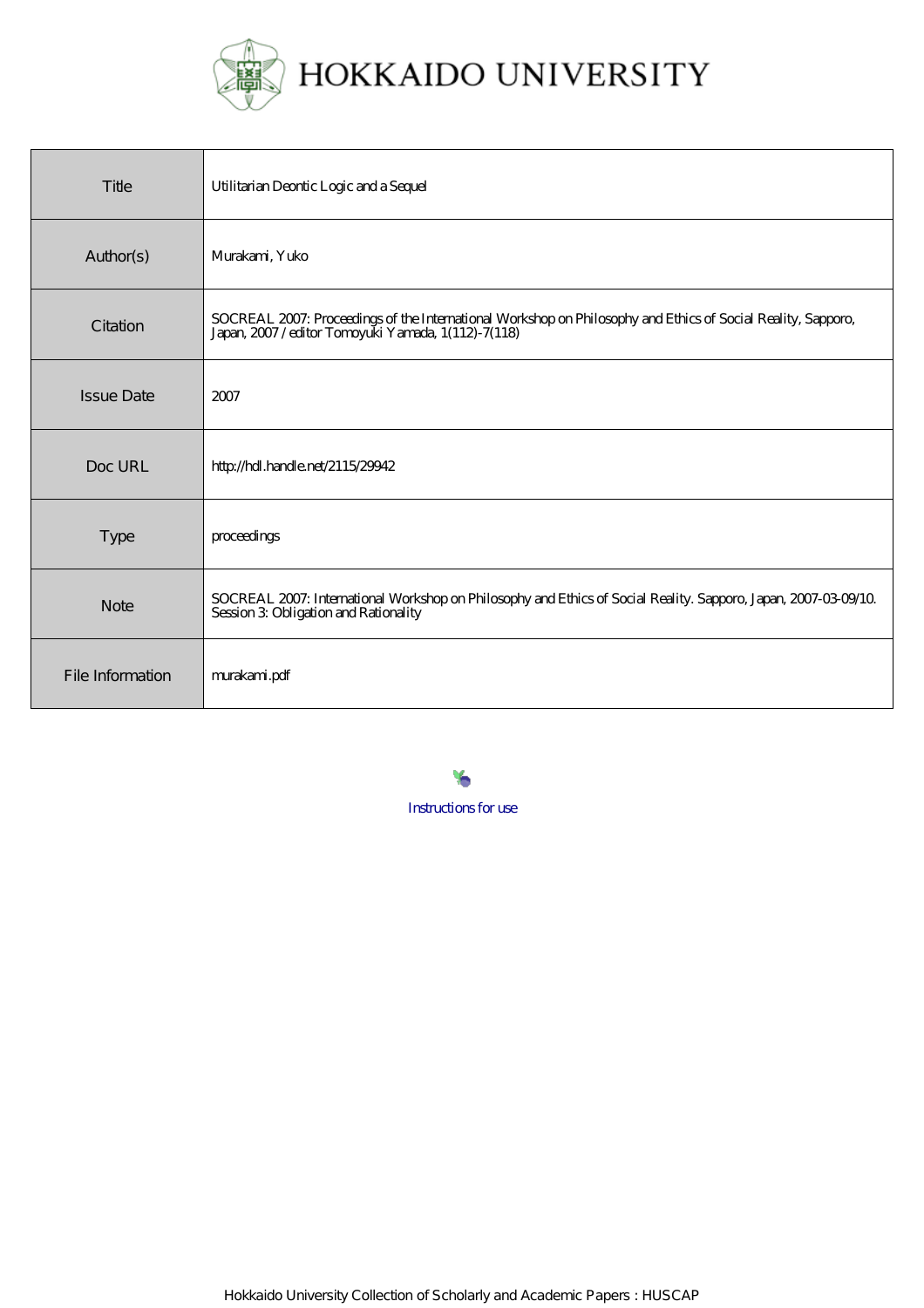## Utilitarian deontic logic

#### and a sequel

#### Yuko Murakami

murakami@nii.ac.jp National Institute of Informatics March 2007, SOCREAL (Hokkaido University)

### Deontic logic

- Standard deontic logic (SDL)
	- Duty as necessity in morally ideal worlds
	- Nicely analyzes some features and relationships of moral concepts
	- But oversimplifies the moral issue

### Ross' paradox

- Post the letter!
- Therefore, post or burn the letter!
- The paradox applies to all monotonic deontic logics, including SDL
	- "a modality is monotonic" means: when A B is a theorem, so is A→★B
- Many alternatives have been proposed – Most prospective is stit (see-to-it-that)

#### Stit

- Idea: Choice+free will
	- 1. A set of choices (of an agent) are represented as a partition of a possible world set
	- 2. A choice to act must be "real"
- Obtains non-monotonic modal operator
- Claim: Avoid Ross' paradox as well as other paradoxes of deontic logic

### Utilitarian deontic logic

- Horty (2000)
- a utilitarian value assignment on stit semantics
- deontic operators (dominance operators)
	- Real number value for representing "Second/ third best possibilities"
	- Define the dominance relations on choices
	- $-$  Duty = action at the best (dominant) choice

### This talk

- Gives some ideas what is going on Horty
- Proposes a logic
- Some siderations
- An application in AI (not mine!)
- If time allows...
	- Comment on stit
	- An alternative proposal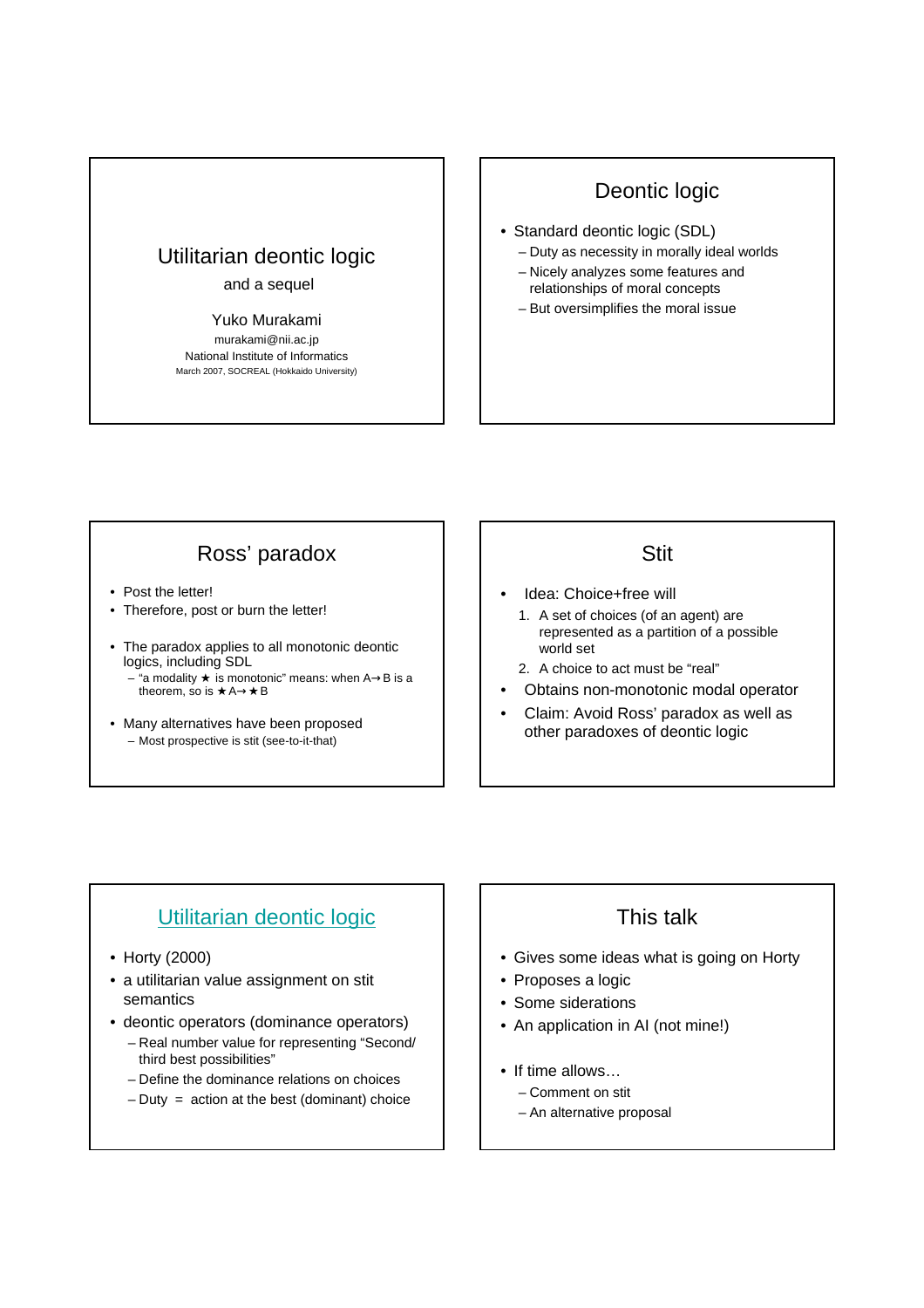## Simplified semantics

- Set of possible worlds
- Partition
- Value function
- **Multi-S5** as action modalities
- With *Independence of agents*: – any combination of agents' choices can be realized by a possible world



#### Go to UK for logic job, or stay in Japan for non-logic job • Here is a set W of possible world non-logi • Each of PW is  $10<sup>′</sup>$ þ,  $\overline{\phantom{0}}$ assigned a real- $\blacksquare$  20 number value. • Each agent is  $\frac{1}{30}$ represented by a  $\frac{1}{2}$ partition of W…





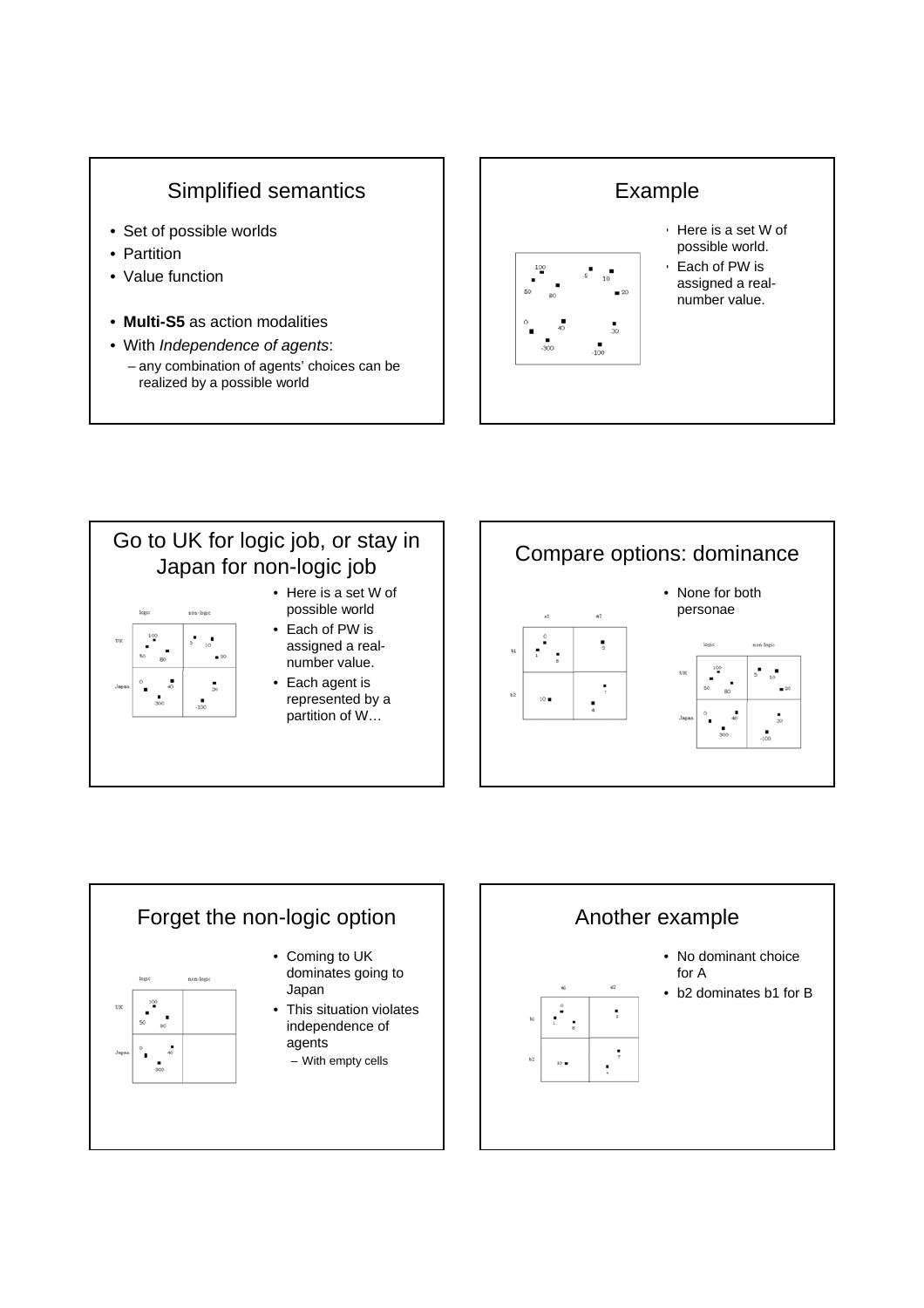### Simplified semantics

- Set of possible worlds
- Partition
- Value function
- **Multi-S5** as action modalities
- With the interaction assumption – *Independence of agents*: any combination of agents' choices can be realized

### Horty's definitions: State

- Intuitively: for a given set of agents, all possible combinations of choices of the rest of agents
- Formally:

Let  $\Gamma \subset$  Agent and  $x \in W$ . State<sub> $\Gamma(x) = \bigcap_{a \notin \Gamma}$  choice $a(x)$ .</sub> State<sub> $\Gamma$ </sub> = {State<sub> $\Gamma$ </sub> $(y)$  :  $y \in W$  }.

### Df Preference

• Binary relation on any set of possible worlds K and K'.

 $K'$  is weakly preferred to K, written  $K \leq K'$ , iff for each  $x_0 \in K$  and each  $x_1 \in K'$ , value $(x_0)$  < value $(x_1)$ .

 $K'$  is strongly preferred to K, written  $K < K'$ , iff  $K \leq K'$  and not  $K' \leq K$ .

### Df Dominance

• On choices for each agent a:

 $K'$  weakly dominates K, written  $K \prec K'$ , iff for each  $S \in \text{state}_a$ ,  $K \cap S \leq K' \cap S$ .

 $K'$  strongly dominates K, written  $K \prec K'$ , iff  $K \preceq K'$  and not  $K' \preceq K$ .



# Language

- The language  $\mathcal L$  contains
	- propositional variables
	- terms for agents  $-$  an identity symbol = for agent terms
	- truth-functional operators:  $\wedge$  and  $\neg$
	- and modal operators: intuitions--the first is universal operator, the second (with an agent index) is S5, and the last is defined later
	- Formulas are defined as expected **except**
	- Usual abbreviations  $[\forall]$ ,  $\Box_{\alpha}$ , and  $\odot$
	- Some more abbreviations…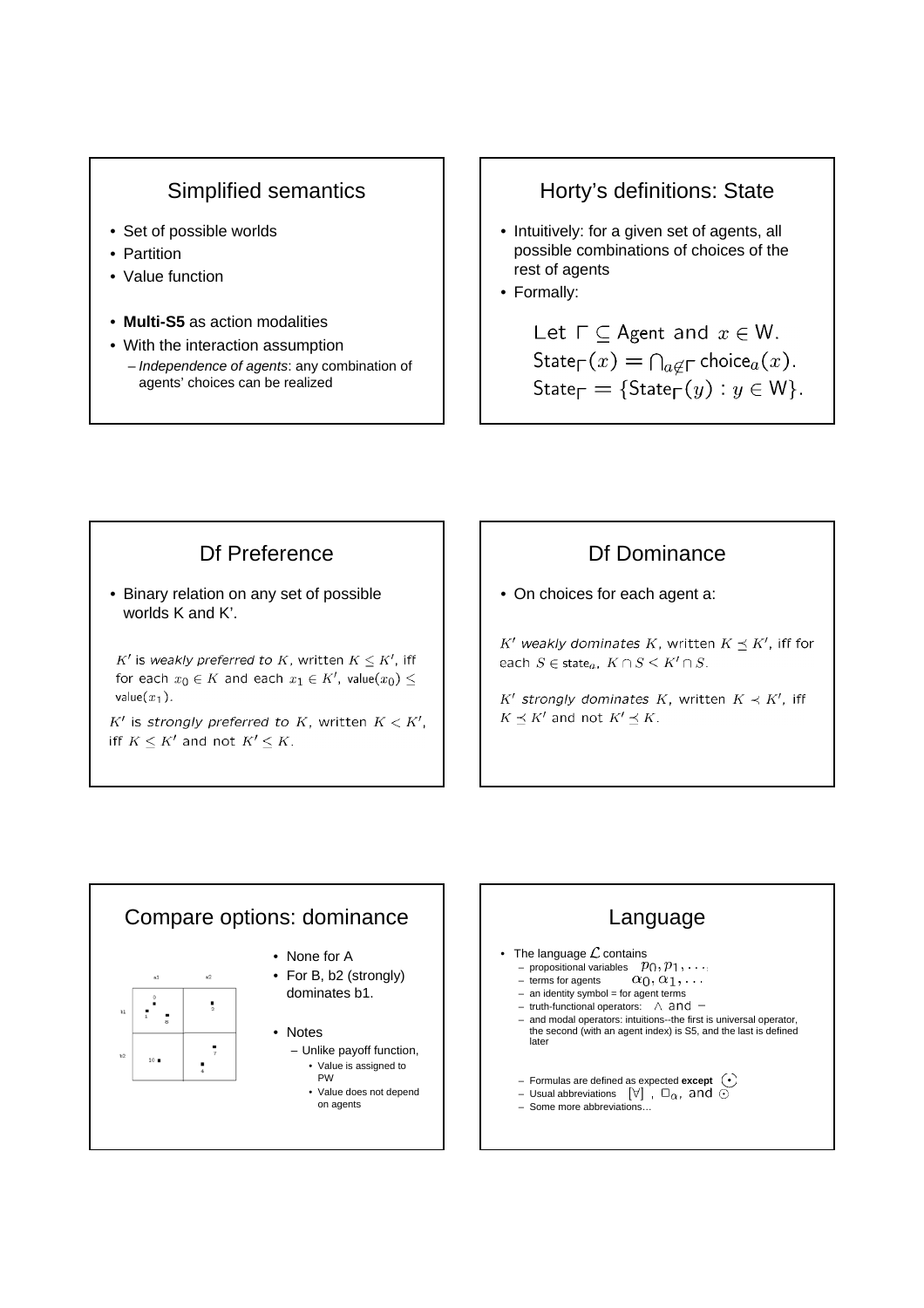

### Truth condition

 $\mathfrak{M}, x \vDash \bigoplus \alpha A$  iff for each  $K \in \text{choice}_{\alpha^{\tau}}$  such that  $K \nsubseteq ||A||^{\tau}$ , there is a  $K' \in \text{choice}_{\alpha^{\tau}}$  such that (i)  $K \prec K'$ , (ii)  $K' \subseteq ||A||^{\tau}$ , and (iii)  $K'' \subseteq ||A||^{\tau}$  for every  $K'' \in \text{choice}_{\alpha^{\tau}}$  with  $K' \preceq K''$ .





![](_page_4_Figure_5.jpeg)

#### **Results**

- Completeness and decidability – In the proof, it turns out that every consistent formula has a 0-1 finite model
	- The construction depends on "independence of agent"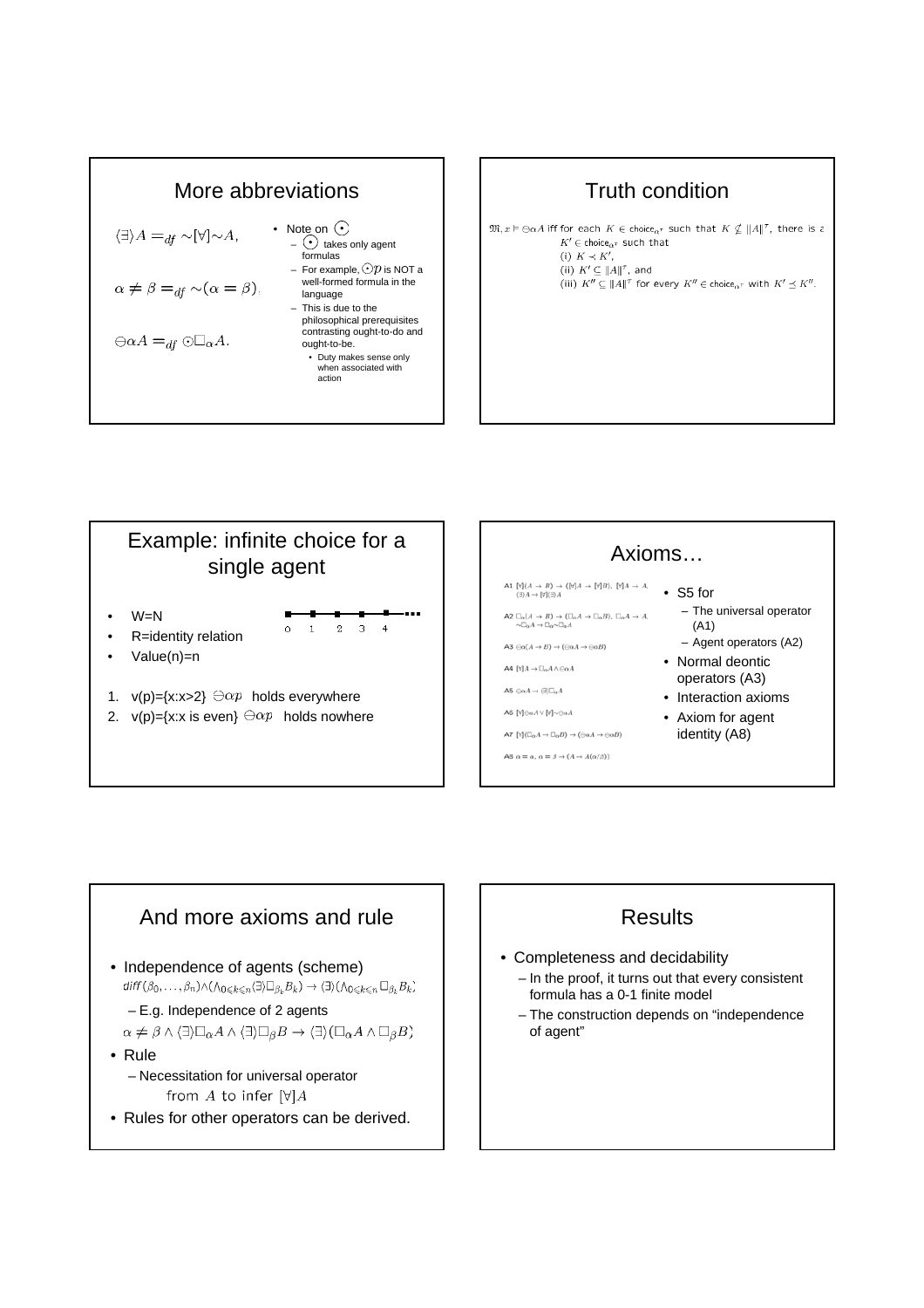### **Considerations**

- Axiomatizability: common for several classes of frames proposed by Horty and Thomason
- Logics sharing the same axiomatic system – w/ 0-1 value assignment – Agent-relative value assignment
	-
- Horty's proposal needs subtler investigations than presented here: – S5 for action is too simple!

### A sequel of utilitarian deontic logic: Ethical robots

- Arkoudas et al. (2005, 2006) implement the logic on their theorem prover.
- Robot 1 takes care of Human 1 who are on life support but expected to recover gradually
- Robot 2 takes care of Human 2 who are in fair condition but subject to extreme pain and requires a costly pain medication.

### Comparison of ethical codes

- J: harsh utilitarian code governing R1
- O: common sense code governing R2
- J\*: harsh code governing both
- O\*: common sense code governing both

**J** if J holds, then R1 terminates life support. **O** if O holds, R2 should not delay pain med. etc.

#### Input comments on outcomes

- R1 terminates life support and R2 does not delay pain med -> (-!) [strongly negative]
- R1 refrains from life support termination and R2 delivers appropriate pain med -> (+!!) [best]
- R1 refrains from life support termination but R2 withholds the med  $\rightarrow$  (-) [bad]
- $R1$  stop the support and R2 withholds  $\rightarrow$  (-!!) [worst]

Can be represented in formulas of Horty's language

### Key assumption also coded

• If either R1 or R2 is ever obligated to see to it that they are obligated to see to it that P is carried out, they in fact deliver.

### The theorem prover answers

• to the query

Does each ethical code implies (+!!)? i.e. Does a code implies the best outcome?

- No to **J, O, J\***
- Yes to **O\***
- That is: The system picks up a ethical code which produces a desirable outcome.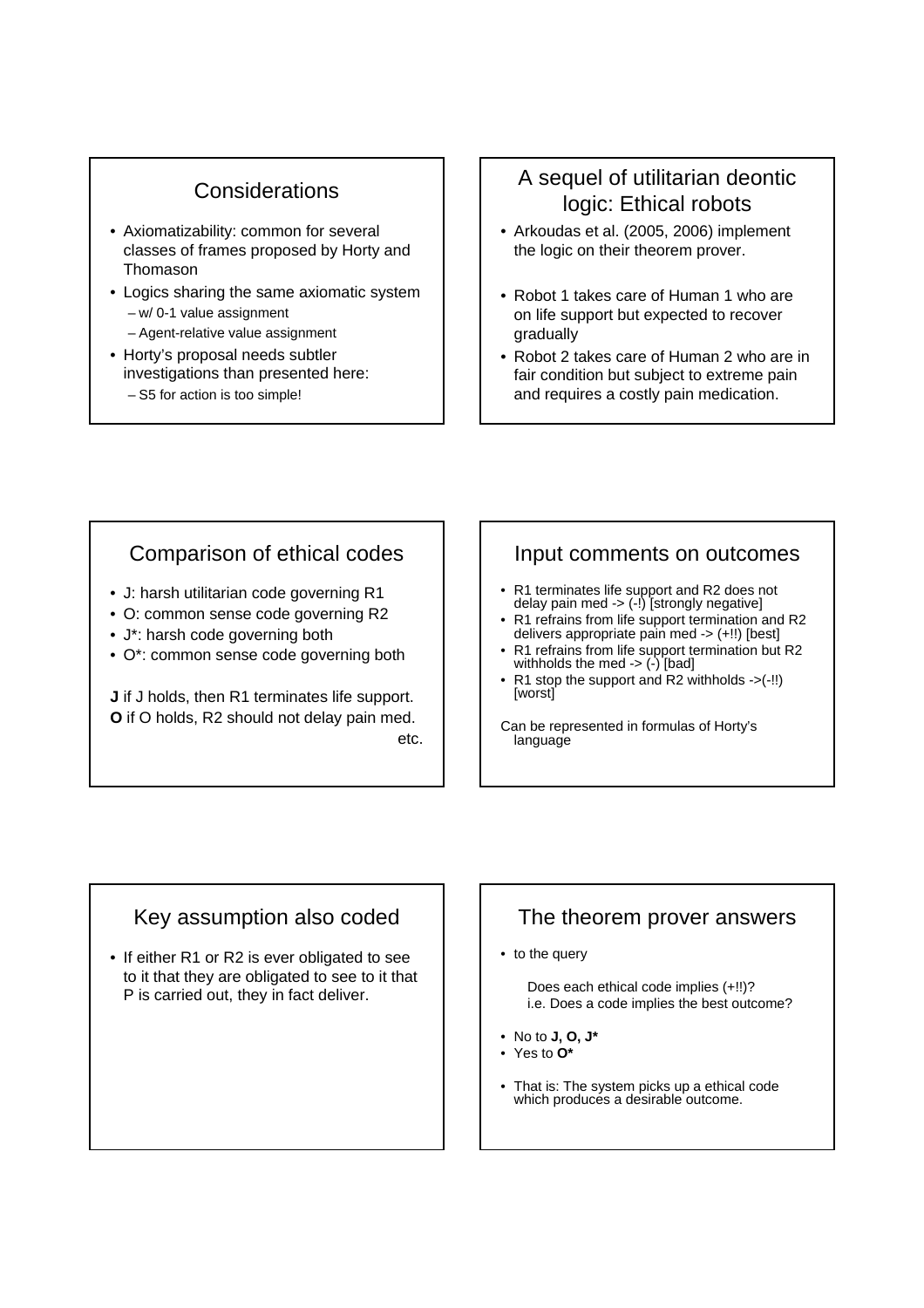#### Stit

- Idea: Choice+free will
	- 1. A set of choices (of an agent) are represented as a partition of a possible world set
	- 2. A choice to act must be "real"
- Obtains non-monotonic modal operator
- Claim: Avoid Ross' paradox as well as other paradoxes of deontic logic

#### Moral dilemma revisited

- You cannot follow the imperative: post or burn the letter!
- It is because the imperative violates the principle: ought implies ability.

# Adding the principle

• Ross' paradox revives in Stit with an additional assumption

> Ought implies ability, i.e. the commanded action can be carried out

• While the stit theory solves paradoxes of deontic logic, addition of an intuitively natural assumption brings a strengthened version of Ross' paradox.

![](_page_6_Figure_13.jpeg)

### Modal logic of partitions

- Axiomatizable, decidable (Murakami 2005)
- Various applications are expected
	- "Hole" in game theory
	- Assertion
- Compare with:
	- PDL, Boolean modal logics

### Need philosophical examination

- Metaphysical status of possible worlds
- Information and action
- Moral theory